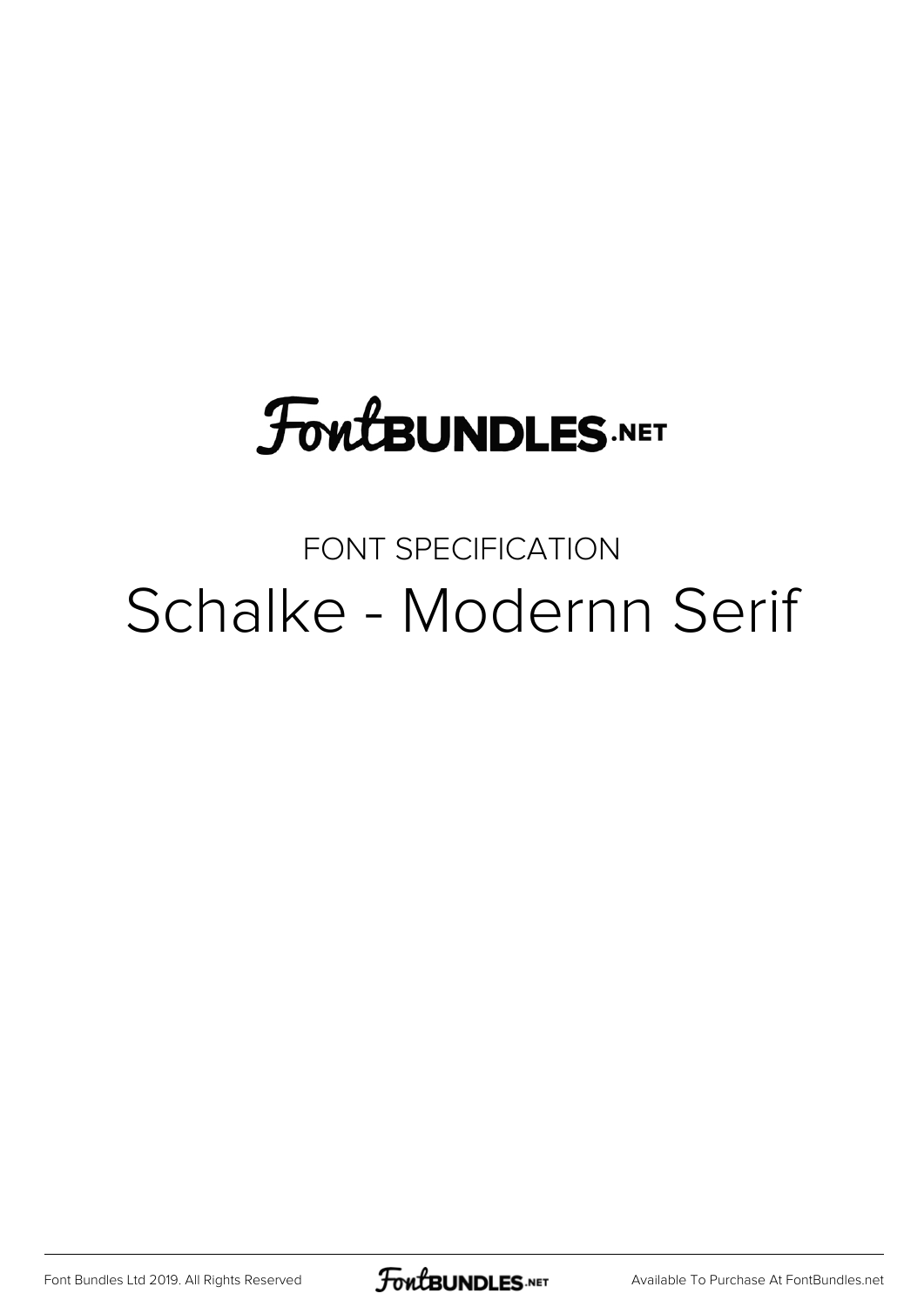### Z BONUS 01 - Regular

**Uppercase Characters** 

## A B C D E F G H I J K L M N O P Q R S T U **VWXYZ**

Lowercase Characters

## A B C D E F G H I J K L M N O P Q R S T U V W X Y Z

**Numbers** 

### 0123456789

Punctuation and Symbols



All Other Glyphs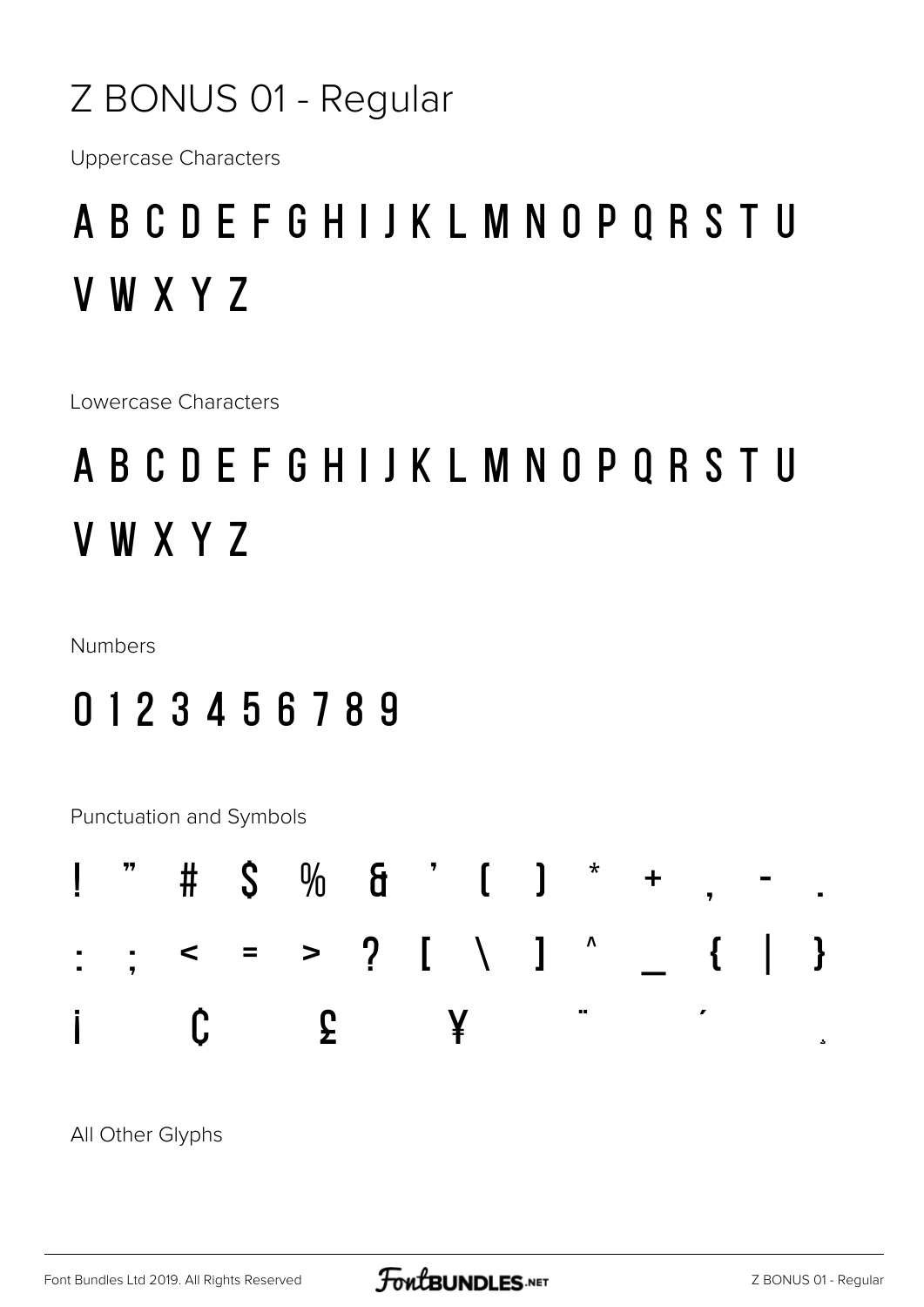|           |  |  | À Á Â Ã Ä Å Æ Ç                                                                                                                                                                     | È |
|-----------|--|--|-------------------------------------------------------------------------------------------------------------------------------------------------------------------------------------|---|
|           |  |  | $\acute{E}$ $\acute{E}$ $\ddot{I}$ $\acute{I}$ $\ddot{I}$ $\ddot{B}$                                                                                                                | Ñ |
| $\dot{0}$ |  |  | $\begin{matrix} \hat{\mathbf{0}} & \hat{\mathbf{0}} & \hat{\mathbf{0}} & \hat{\mathbf{0}} & \hat{\mathbf{0}} & \hat{\mathbf{0}} & \hat{\mathbf{0}} & \hat{\mathbf{0}} \end{matrix}$ | Û |
|           |  |  | ÜÝ ßÀ Á Á Ã Ä Å                                                                                                                                                                     |   |
|           |  |  | ÆÇÈÉ Ë Ë Ì Í Î                                                                                                                                                                      |   |
|           |  |  | Ï Ñ Ò Ó Ô Õ Ö Ø Ù                                                                                                                                                                   |   |
|           |  |  | Ú Û Ü Ý Ÿ Ć Ć Č                                                                                                                                                                     |   |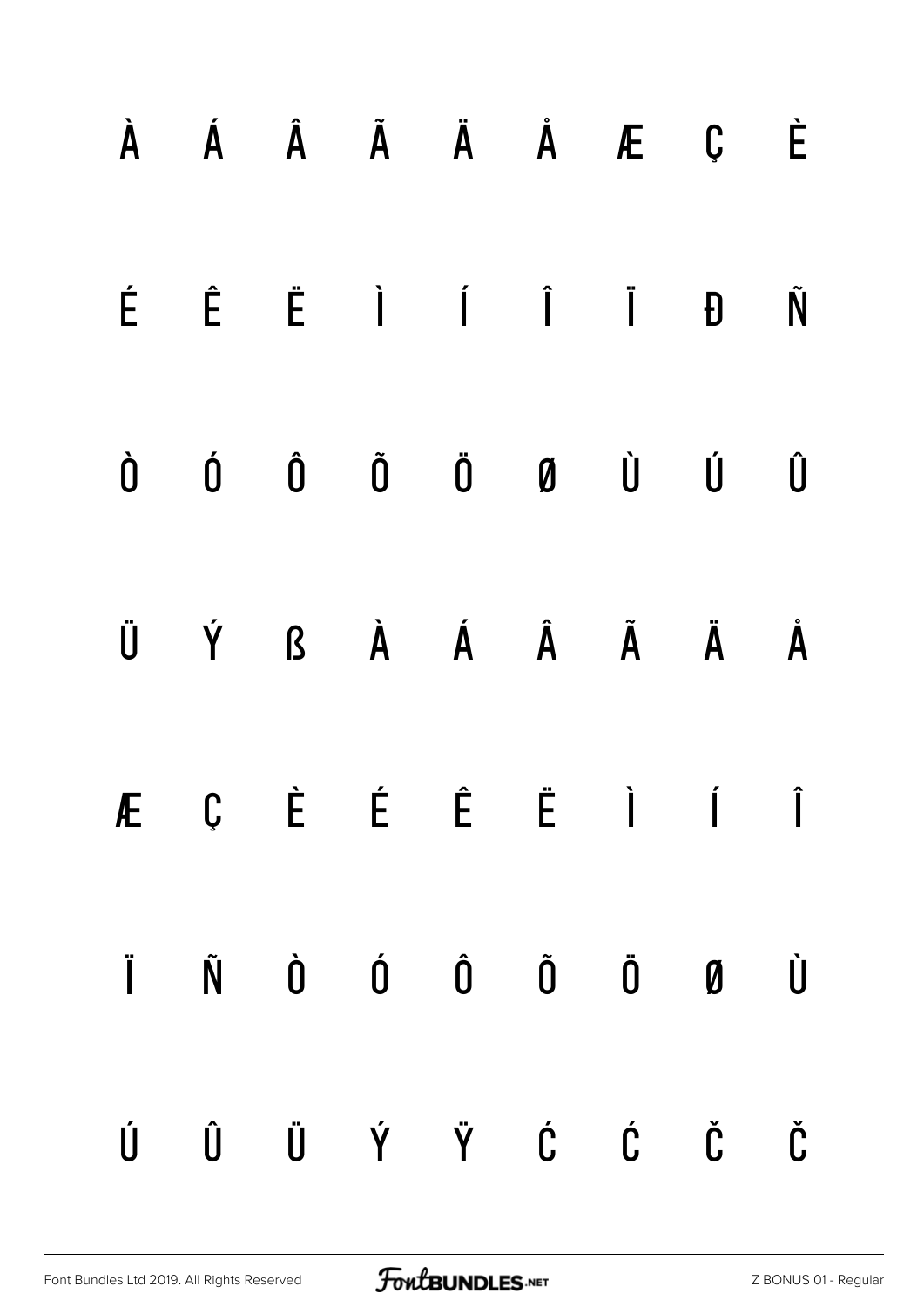#### Ě Ě Ń Ń Ň Ň Œ Œ Ů Ů Ÿ  $\ddot{\phantom{1}}$  $\bullet$  $\sim$  $\pmb{\bar{\tau}}$  $\ddot{\phantom{0}}$  $\pmb{\pmb{\epsilon}}$  $\pmb{\mathit{44}}$  $77$  $\epsilon$  $\overline{11}$  $\overline{\mathbf{z}}$

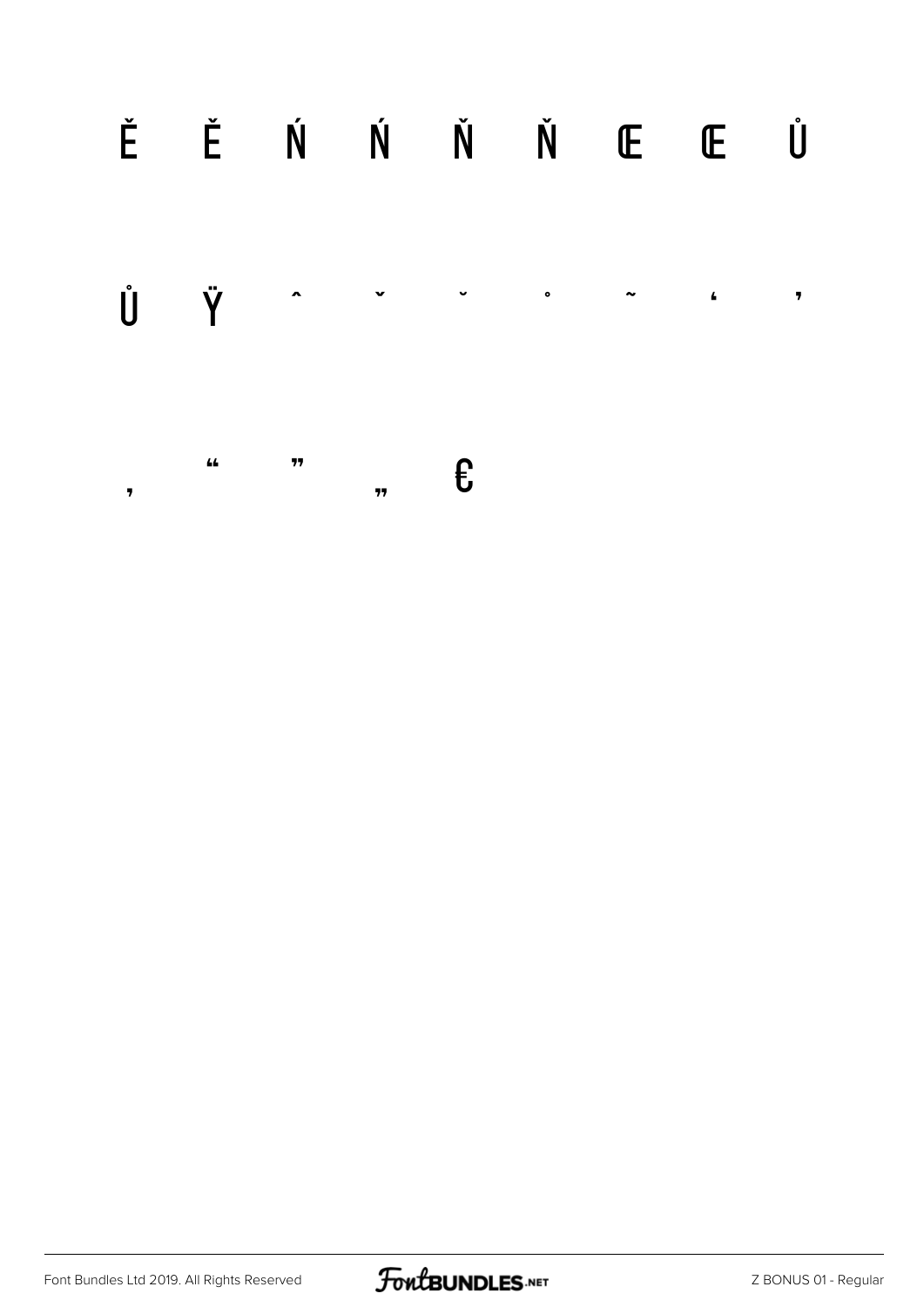### Schalke - Regular

**Uppercase Characters** 

## ABCDEFGHIJKLMNOPQRS TUVWXYZ

Lowercase Characters

## abcdefghijklmnopqrstuvw  $X<sub>Y</sub>Z$

**Numbers** 

### 0123456789

Punctuation and Symbols



All Other Glyphs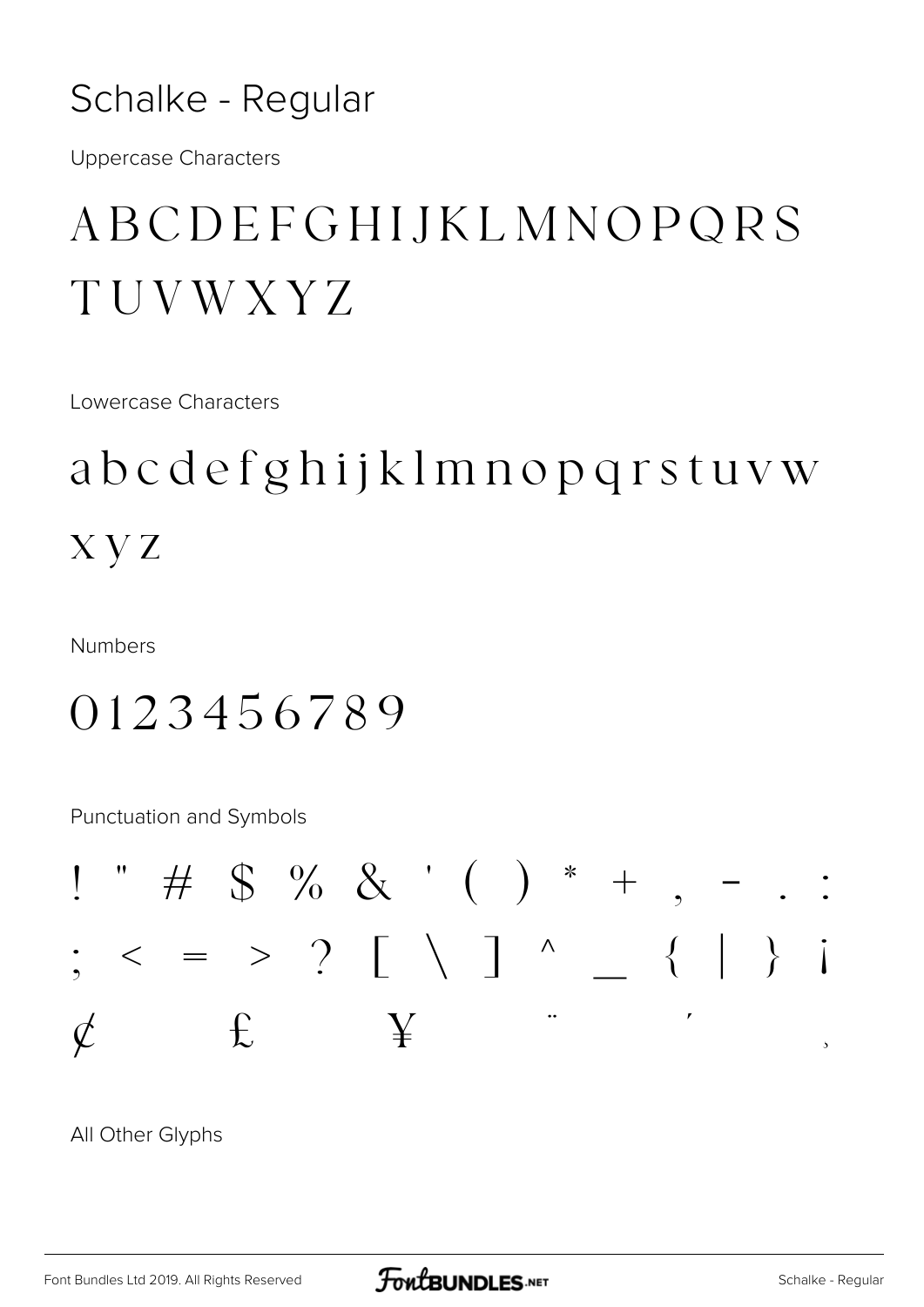